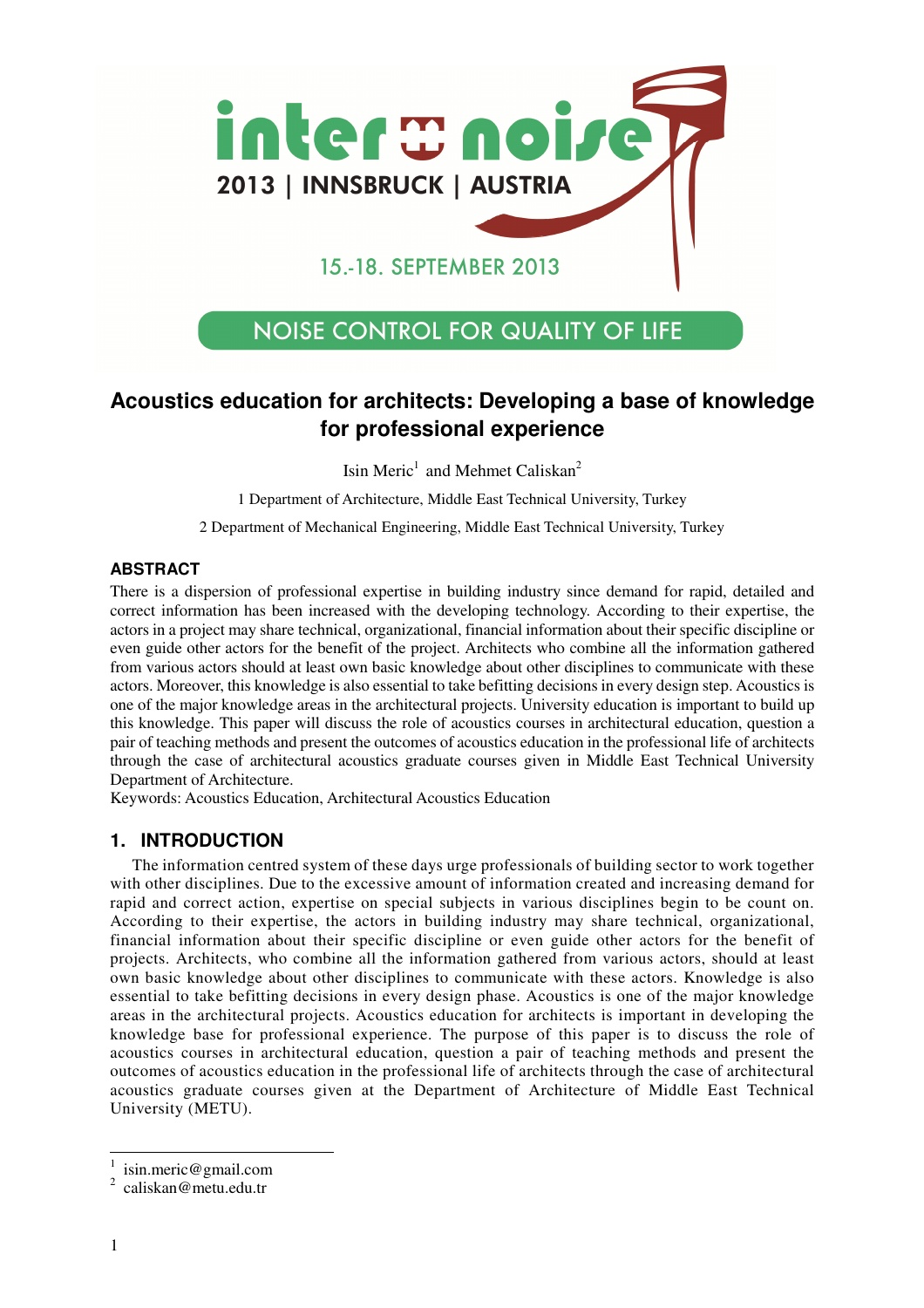# **2. ACOUSTICS COURSES IN UNDERGRADUATE AND GRADUATE ARCHITECTURE EDUCATION: SYSTEM IN TURKEY**

In the universities worldwide, curricula of various departments include courses that have acoustical subjects in their content or especially based on acoustics. On the other hand, it is argued by academics that acoustics courses are generally found only in graduate curriculum, and are not offered to undergraduate students as a main body of knowledge like optics taught in compulsory physics and engineering courses [1]. The same attitude is observed in architecture schools. Although acoustics is closely related with design issues and may affect the comfort conditions within the building or environment, the importance of gaining knowledge of acoustics and then integrating this knowledge to design education is not thoroughly understood in schools of architecture [2].

A survey has been conducted to reveal the facts about acoustics courses in architectural education. The curricula of the departments of architecture in the universities of Turkey were examined. The courses related with acoustics were listed according to their content, their type either as compulsory or elective, the year and semester they are offered. The examination was conducted through the web sites of universities which are referenced in the web site of Higher Education Council of Turkey [3]. The universities that have missing information about course contents were excluded from the survey group. The number of universities investigated is 42 in total.

The subjects related with acoustics are mostly integrated into building physics and/or environmental control courses in undergraduate education. These courses are mainly classified in the group of compulsory courses. Generally, the classes related with acoustics in these courses only take part in a limited period which lasts for two or three weeks. The number of the universities which have acoustics included compulsory courses is 32 out of 42.

It is also important when acoustics related subjects are introduced to students. The compulsory courses are mainly given in fourth, fifth and sixth semesters. Just in a small number of universities, these courses are in the curriculum of third, seventh and eighth semesters. Smith [4] asserts that integrating such courses related with environmental technologies such as lighting and acoustics to the curriculum of architectural education at an early stage will reinforce the scientific understanding of students which may be later used in their design efforts. On the other hand, the scientific content of the acoustics courses may be hard to understand by junior students while they are struggling to adapt the design courses. As Chen [5] argued for his research on environmentally focussed courses, it may become too early to introduce subjects related with environmental issues for architecture students in the first and second year of the curriculum when they are not so accustomed to multidisciplinary views.

Besides when the education must be given, it is also important to ponder on how the knowledge should be transferred to the students in order to create a multidisciplinary view without distracting the education of creative design thinking. It is hard to captivate the interest of the students of architecture to the theoretical subjects unless they are related with social applications and existing phenomenon that are observed in the real world [1, 6]. The teaching and learning methods play a significant role in transferring the knowledge of another discipline to the students of architecture. The possible ways of teaching and the preferred learning methods of students will be discussed later in this paper with the answers given to the related question in a questionnaire.

Twenty one universities out of 42 offer elective courses related with acoustics to their undergraduate students. The content of these courses generally focus on acoustical problems in buildings, acoustical design of halls and theatres and sound insulation in buildings. The number of universities which offer both compulsory and elective courses is 11 out of 42. In ten universities, students are introduced to acoustics only if they opt to take the elective courses.

In graduate education, the number of architecture schools that offer acoustics courses is 12 in the survey group. In many universities, acoustics courses given in graduate programs contain general information about acoustics both to recall the knowledge gained through undergraduate courses and to make an introduction to acoustics for the students that take a course about acoustics for the first time. Only few universities offer specific contents in their acoustics courses. These specific courses focus on different subjects like acoustical design of TV and broadcast studios, noise control in industrial buildings, acoustical problems engaging with typology of buildings, environmental noise and its control, acoustical design of concert halls, acoustics of open plan offices, speech intelligibility in rooms, sound measurement techniques, etc. The mentioned specific courses are not offered in every semester in these universities. Besides if the minimum number of students that should enrol a course is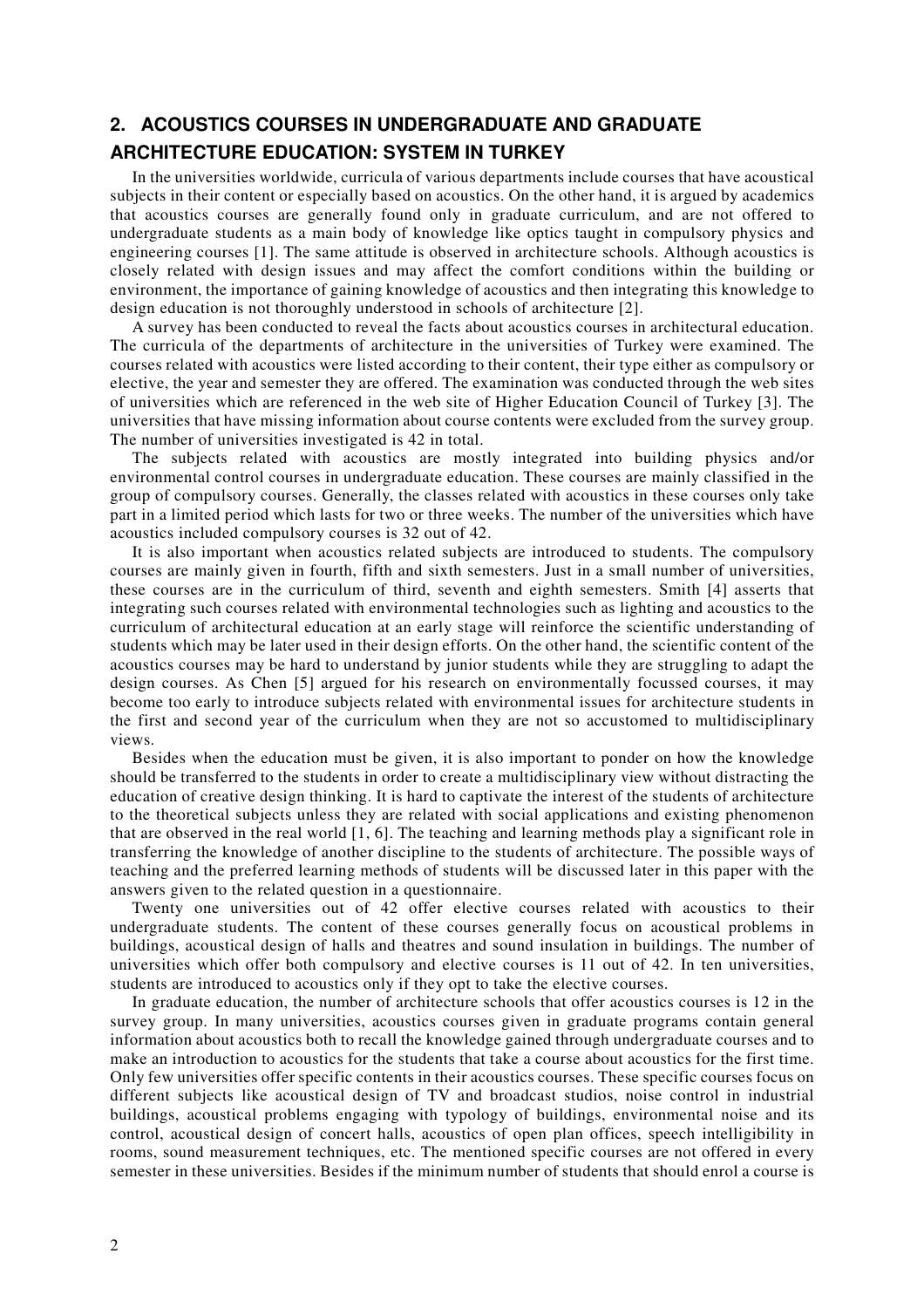not over a predetermined limit, the courses cannot be opened for that semester. Graduate students that carry their graduate studies on acoustics mostly construct their knowledge on specific subjects by self studying under the supervision of their advisors.

## **3. FACTS OBSERVED THROUGH THE GRADUATE ACOUSTICS COURSES OF METU**

#### **3.1 Information about the graduate acoustics courses**

There are two graduate courses about acoustics in the department of architecture of Middle East Technical University. These courses are elective courses offered under the Building Science Program. One of these courses, entitled as BS 575 Acoustics in Architecture I, is offered in fall semester. This course is arranged to give students a brief introduction to acoustics then focus on room acoustics concepts. At the end of the semester, students are asked to design a concert hall in which they are required to obey some regulations and to arrange the acoustics of their designed halls proper for orchestra concerts. Meanwhile they are asked to test their design through computer simulation considering a number of acoustical parameters that are important in acoustical room design. Detailed information about the project requested as the course assignment is given in Appendix. The other course on acoustics, entitled as BS 576 Acoustics in Architecture II, is offered in spring semester. The aim of this course is to construct a knowledge base for students in order to understand the environmental noise issues and sound insulation basics within the buildings. Students are asked to prepare a written report on a special subject related with the concepts taught in the course as a term paper. In both courses the assessment of students are done with term projects, reports and exams. The detailed course content is given in Table 1.

| Acoustics in Architecture $I - BS 575$          | Acoustics in Architecture II – BS $576$     |
|-------------------------------------------------|---------------------------------------------|
| Basic Concepts (sound, amplitude, frequency,    | Introduction to Noise and Its Effects       |
| levels                                          | <b>Review of Basic Acoustical Concepts</b>  |
| Hearing and Perception of Sound                 | Noise Parameters                            |
| Introduction to Room Acoustics                  | Sound Level Meters and Noise Measurement    |
| <b>Objective Acoustical Evaluation Measures</b> | Noise Sources and Outdoor Noise Propagation |
| Forms and Acoustical Design Criteria            | Turkish Noise Legislation                   |
| <b>Acoustics of Small Rooms</b>                 | <b>Reverberation Control</b>                |
| Modelling and Acoustic Simulation of Spaces     | Sound Transmission and Isolation            |
|                                                 |                                             |

Table 1 – Contents of graduate acoustics courses given in The Department of Architecture of METU

The acoustics courses given at the graduate level in the department of architecture of METU are both open to graduate and undergraduate students. The number of enrolled students to the courses is changing at every semester. The minimum number of students for a course to be active in a semester is three. The maximum number of students is 30 due to the curriculum and limited facilities. The courses have been given for more than 20 years and computer simulation has been exercised heavily since 2003. Although acoustics is in the content of a compulsory course and an elective course at the undergraduate curriculum of METU department of architecture, an introduction is given in every semester which includes basic concepts in acoustics. As it is discussed previously, not every university in Turkey offer courses that teach acoustics at the undergraduate level. Besides, there are a number of international graduate students at the department of architecture which may not have taken a course related with acoustics where they get their undergraduate degree.

#### **3.2 Questionnaire**

In order to understand the role of acoustics courses in architectural education, question a pair of teaching methods and present the outcomes of acoustics education in the professional life of architects, a questionnaire was prepared and sent to the former students that took the graduate acoustics courses BS 575 and/or BS 576. The number of questionnaire participants is 25. Some of the participants are still continuing their graduate education and the others are working professionals.

There are ten questions in the questionnaire. In the scope of this paper, only the selected questions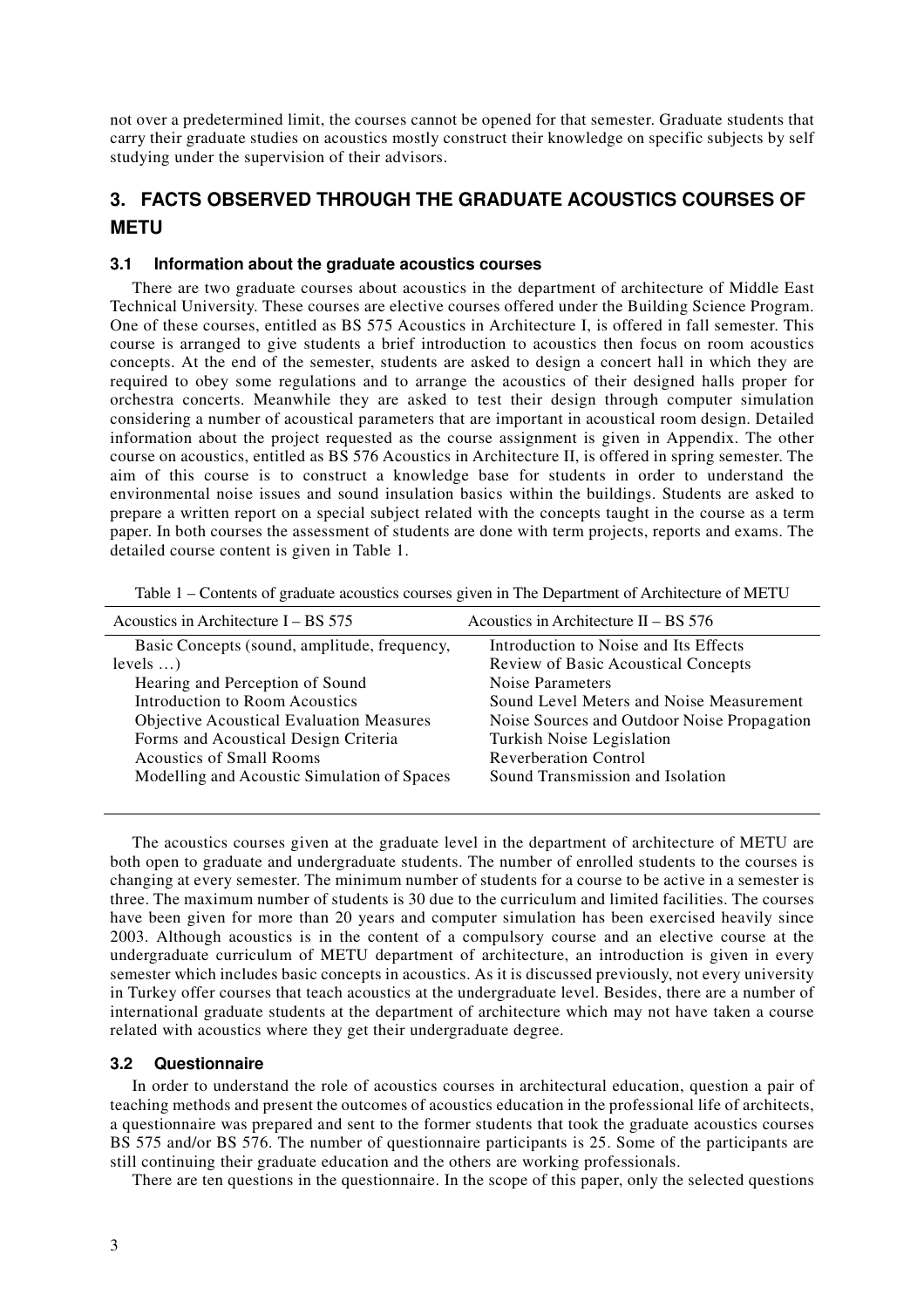and the answers given to these are analyzed. The first question was about the motivation of the students to enrol the acoustics courses and the second one asked if they are Undergraduate, Master of Science or Doctorate student while taking the courses. Ten of the participants were graduate students while they were taking the courses, and the half of these participants was planning to study on subjects related with acoustics during their graduate education. The strongest motivation of undergraduate students who took these courses was an interest on subjects related with acoustics. Five of the undergraduate students also believed that course content would make a contribution to their professional life.

Another question is asked to find out the degree of awareness of students about some acoustical concepts before they took the graduate acoustics courses. The knowledge or the awareness may be formed by various ways. Students may have taken courses during their education related with acoustics either connected with their compulsory courses or elective courses. Also a special interest or a related concern may have encouraged them to learn more about acoustics. In the question, a number of concepts were listed. The options as answers are; (1) I knew the concept very well, (2) I heard about the concept but did not know thoroughly, (3) I did not know the concept. The participants were asked to choose one of the answers. Their responses to this question are shown in Table 2.

|                                                |                  |                | students).     |                |                |                |                                    |    |                                          |     |                                  |                |
|------------------------------------------------|------------------|----------------|----------------|----------------|----------------|----------------|------------------------------------|----|------------------------------------------|-----|----------------------------------|----------------|
|                                                | (1)              | Answer         |                | Answer<br>(2)  | Answer<br>(3)  |                | Total<br>number<br>of<br>responses |    | Weighted<br>Average<br>(W <sub>A</sub> ) |     | Statistical<br>Rounding<br>of WA |                |
| Concepts                                       | <b>UG</b>        | G              | <b>UG</b>      | G              | <b>UG</b>      | G              | <b>UG</b>                          | G  | <b>UG</b>                                | G   | <b>UG</b>                        | G              |
| Amplitude                                      | $\overline{2}$   |                | 7              | 4              | $\overline{4}$ | $\overline{4}$ | 13                                 | 9  | 2.2                                      | 2.3 | $\overline{2}$                   | $\overline{2}$ |
| Frequency                                      | 7                | $\overline{2}$ | 6              | 8              |                | $\theta$       | 14                                 | 10 | 1.6                                      | 1.8 | $\overline{2}$                   | $\overline{2}$ |
| Wavelength                                     | 8                | 1              | 5              | 8              |                | $\mathbf{0}$   | 14                                 | 9  | 1.5                                      | 1.9 | $\overline{2}$                   | $\overline{2}$ |
| Sound Power Level                              | 1                | $\overline{2}$ | 8              | $\overline{4}$ | 5              | $\overline{4}$ | 14                                 | 10 | 2.3                                      | 2.2 | $\overline{2}$                   | $\overline{2}$ |
| <b>Sound Pressure Level</b>                    | 1                | $\overline{2}$ | 8              | 5              | 5              | 3              | 14                                 | 10 | 2.3                                      | 2.1 | $\overline{2}$                   | $\overline{2}$ |
| Loudness                                       | $\mathbf{1}$     | $\overline{2}$ | 13             | $\overline{4}$ | $\overline{0}$ | 4              | 14                                 | 10 | 1.9                                      | 2.2 | $\mathcal{D}$                    | $\overline{2}$ |
| Sound Absorption                               | $\blacksquare$   | 3              | $\overline{7}$ | 5              | 5              | $\overline{2}$ | 13                                 | 10 | 2.3                                      | 1.9 | $\mathcal{D}$                    | $\overline{2}$ |
| <b>Reverberation Time</b>                      | 1                | 3              | 8              | 5              | 5              | $\overline{2}$ | 14                                 | 10 | 2.3                                      | 1.9 | $\overline{2}$                   | $\overline{2}$ |
| Echoes                                         | 3                | $\overline{2}$ | 11             | 8              | $\overline{0}$ | $\overline{0}$ | 14                                 | 10 | 1.8                                      | 1.8 | $\overline{2}$                   | $\overline{2}$ |
| Sound Focusing                                 | $\boldsymbol{0}$ |                | 7              | 4              | 7              | 4              | 14                                 | 9  | 2.5                                      | 2.3 | $\overline{2}$                   | $\overline{c}$ |
| Early Decay Time (EDT)                         | $\overline{0}$   | $\overline{2}$ | 5              | 3              | 9              | 5              | 14                                 | 10 | 2.6                                      | 2.3 | 3                                | $\overline{2}$ |
| Early Lateral Fraction (LF)                    | $\boldsymbol{0}$ | $\overline{2}$ | $\overline{4}$ | 3              | 9              | 5              | 13                                 | 10 | 2.7                                      | 2.3 | 3                                | $\overline{2}$ |
| Clarity $(C)$                                  | $\mathbf{0}$     | $\overline{2}$ | 6              | 3              | 8              | 5              | 14                                 | 10 | 2.6                                      | 2.3 | 3                                | $\overline{2}$ |
| <b>Sound Transmission Coefficient</b>          | $\overline{0}$   | $\overline{2}$ | $\overline{7}$ | 5              | 7              | 3              | 14                                 | 10 | 2.5                                      | 2.1 | $\overline{2}$                   | $\overline{2}$ |
| <b>Transmission Loss</b>                       | $\overline{0}$   | $\overline{2}$ | 5              | 6              | 9              | 2              | 14                                 | 10 | 2.6                                      | 2.0 | 3                                | $\overline{2}$ |
| Air-borne and Structure-borne Sound            | $\mathbf{0}$     | $\overline{2}$ | 5              | 5              | 8              | 3              | 13                                 | 10 | 2.6                                      | 2.1 | 3                                | $\overline{2}$ |
| <b>Environmental Noise Control Regulations</b> |                  | $\overline{2}$ | 8              | 6              | 5              | 2              | 14                                 | 10 | 2.3                                      | 2.0 | $\overline{2}$                   | $\overline{2}$ |

Table 2 – Awareness of students about some acoustical concepts.UG (undergraduate students), G (graduate

students).

The answers of undergraduate students and graduate students were analyzed separately in order to see if there is a difference in their knowledge. As it is seen from the statistical rounding of weighted average of results, most of the undergraduate students did not know about room acoustics concepts like early decay time, lateral fraction and clarity. Also they were not aware of concepts like sound transmission loss, airborne and structure-borne sound. This may indicate us that these concepts may not have been studied before in other courses which include acoustics. The responses given to other concepts by undergraduate students were centred to the answer number two. On the other hand responses show that most of the graduate students heard about the concepts, but they did not know them thoroughly before they took the graduate acoustics courses given in The Department of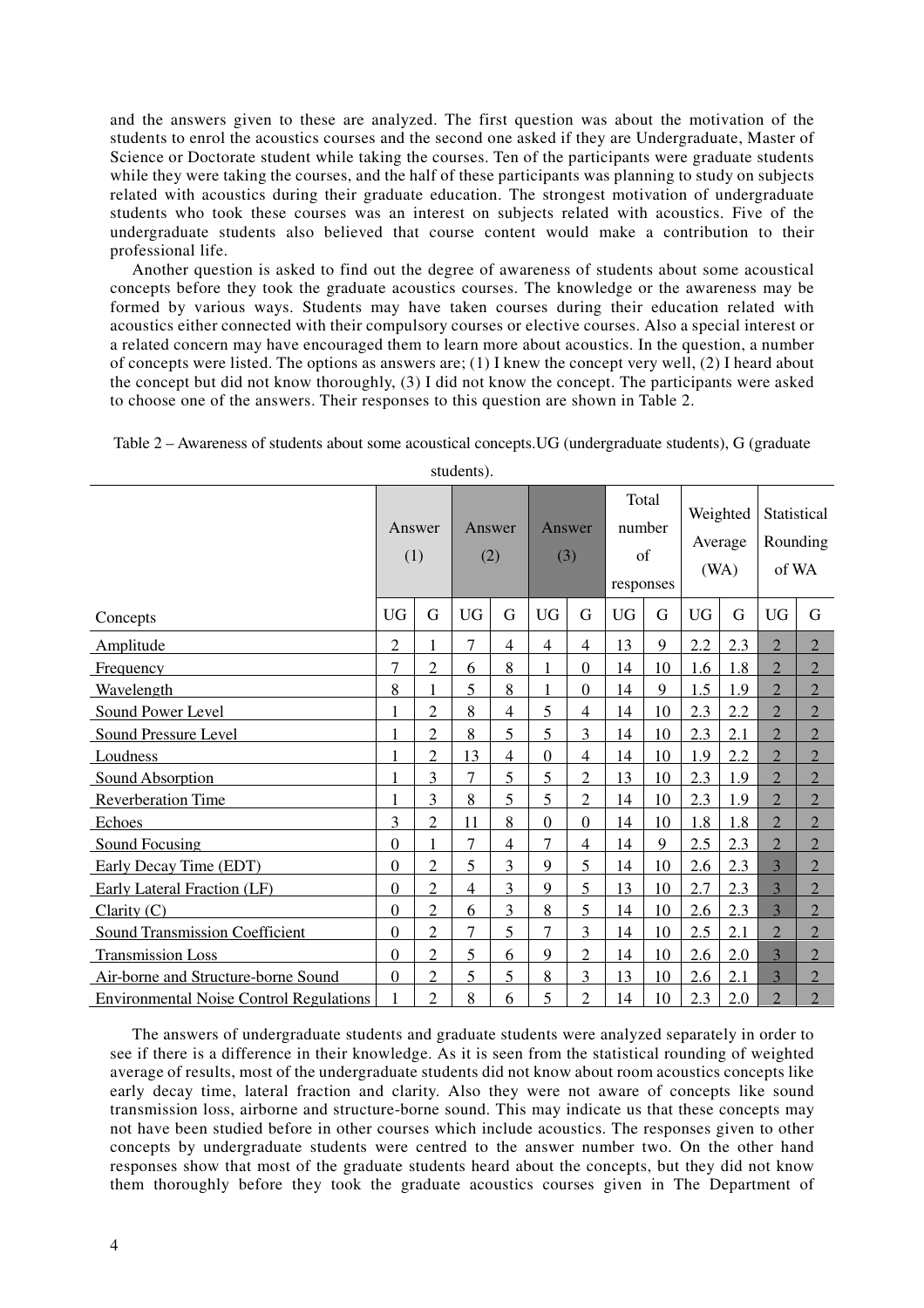Architecture of METU. The results underline that there are some acoustical concepts which are not discussed during the undergraduate education. The contents of undergraduate and graduate curriculum are required to be discussed by the academic staff to question whether the knowledge base created in the courses is enough for the professional experience. The questionnaire in this survey is insufficient to draw a conclusion due the small number of participants and lack of some specific information. On the other hand it may inspire the staff in universities to make further investigation.

The other question in the survey is to find out what kind of teaching methods, activities and/or drivers do play significant roles in the learning process of an architecture student. The learning styles of students and their implications for teaching are broadly discussed popular subjects in the literature [7-10]. Disciplinary differences have also been taken account in the researches about education [9]. The terminology on learning and teaching methods varies in the literature according to various grouping techniques and contents. Besides, researchers are also interested in the effect of assessment methods to learning [11, 12]. The diversity and depth of the literature show us that there have been many factors affecting the learning process of students. Owing to various factors, in the related question, groups were created that may refer to a variety of teaching methods, activities and drivers. The participants of the questionnaire were asked to rank these groups according to the role in their learning as most beneficial at the top of the list and least beneficial at the bottom. The number of responses for each group is given in Table 3. It is seen from the Table 3, most of the participants choose lectures as the most beneficial group that affect their learning process and placed this group at the first rank. What is meant by lecture in the questionnaire is the traditional way of introducing a topic to students, telling about the principles and making the concept clear by illustrative exercises. The least effective group is chosen as exams. The aim of creating a group with exams is that exams urge students to rethink and organize what is learned through the lectures and this obligation plays a role in learning process [11, 12]. Case studies and simulations are placed in the second rank. Both case studies and simulations are inductive methods which enables the students to analyse real world phenomena, discover the facts themselves, and use some specific information in order to reinforce what is known or learnt. In the graduate acoustics courses of METU, simulation studies have been in the content of course program since 2003. Students assess simulation as a useful tool because they get the opportunity to use their knowledge parallel with the design process and see the possible conclusions of their choices. Groups that include guided readings, independent study/research and assignment/term paper ranked in between second and seventh group. Site visits is ranked as the sixth group by many participants. As it is perceived from the answers, this kind of ranking question is open to be incorrectly interpreted by survey participants especially when the information about groups is not stated clearly. Although there are some defects in the structure of this question, it is thought by the authors that the idea which question learning process constitute an example which may be straightened by other researchers later.

| Groups                            | Rank 1   | Rank 2    | Rank 3 | Rank 4    | Rank 5    | Rank 6   | Rank 7    |
|-----------------------------------|----------|-----------|--------|-----------|-----------|----------|-----------|
| Lectures                          | 13       | $4(16\%)$ | 3(12%) | 1(4%)     | $0(0\%)$  | 4(16%)   | $0(0\%)$  |
| Case studies and simulations      | 6(24%)   | 7(28%)    | 6(24%) | $5(20\%)$ | 1(4%)     | $0(0\%)$ | $0(0\%)$  |
| Exams                             | $0(0\%)$ | 1(4%)     | 1(4%)  | $3(12\%)$ | $5(20\%)$ | 1(4%)    | 14 $(6%)$ |
| <b>Guided Readings</b>            | (4%)     | 3(12%)    | 2(8%)  | 5(20%)    | 5(20%)    | 5(20%)   | 4(16%)    |
| <b>Independent Study/Research</b> | $0(0\%)$ | $3(12\%)$ | 7(28%) | 7(28%)    | $5(20\%)$ | 2(8%)    | 1(4%)     |
| Assignments/Term Paper            | 2(8%)    | $5(20\%)$ | 3(12%) | $3(12\%)$ | 6(24%)    | 5(20%)   | 1(4%)     |
| <b>Site Visits</b>                | 3(12%)   | 2(8%)     | 3(12%) | 1(4%)     | 3(12%)    | 8(32%)   | $5(20\%)$ |

Table 3 – Results of rank order question. Percentages are given in parenthesis

A number of questions in the survey aim to find out if the knowledge gained through the acoustics courses can be used by the questionnaire participants in their professional work lives. Due the inconsistency in the answers, two participants' responses are excluded from the assessment group. The number of participants that are actively employed is 18. Five participants are not working at the time when this survey is conducted. Four of the non working participants previously worked for one or two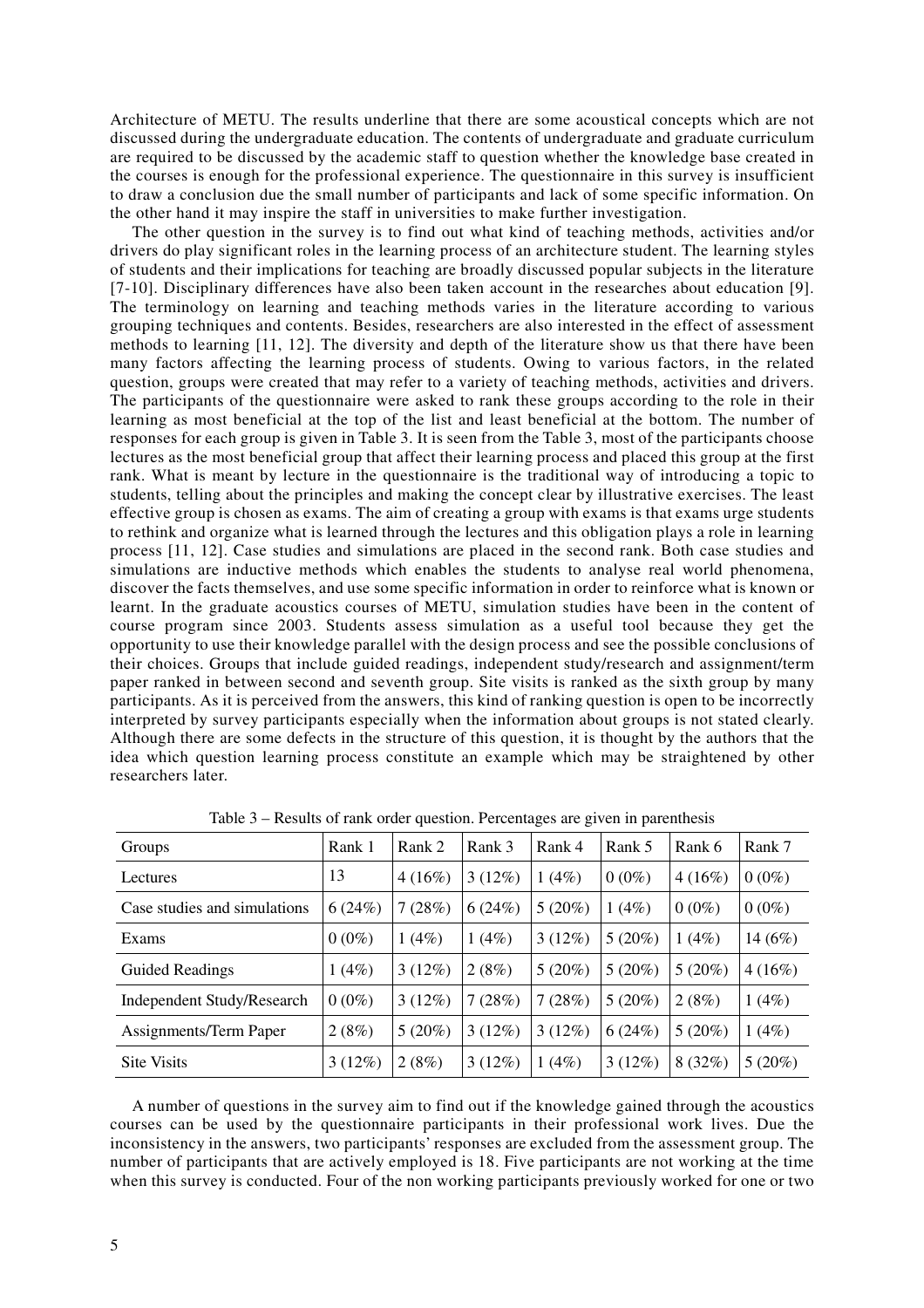years before they quit their jobs. Twelve of the presently employed participants identify at what work section they are involved. Six of them work as architects at architectural offices, three of them work as architects at construction companies and the last three work at consultancy offices. All participants were asked if they have ever used their knowledge that they gained from the "Acoustics in Architecture" courses in their professional work lives. Eight participants out of 23 answered positive to this question. Two participants employed at architectural offices, one participant employed at a construction company, three participants employed at consultancy companies and two participants who do not state their work section have used their knowledge of acoustics in their professional work lives.

### **4. CONCLUSIONS**

Integrating the environmental concerns like acoustics into design education is important. Every architecture student should receive an education on acoustics to construct a basic knowledge in order to design acoustically comfortable environments [2, 4]. The survey about the courses related with acoustics taught in the universities of Turkey and the questionnaire results received from the former students of graduate acoustics courses given in METU Department of Architecture revealed some facts and needs about acoustics education:

(a) The number of courses related with acoustics and the semesters that acoustics courses are offered display a diversified picture for the architectural departments in Turkey. There is a lack of standard approach which integrates compulsory courses that include acoustics subjects in their content.

(b) In Turkey, a few universities offer elective courses on acoustics for their undergraduate students. This is strongly related with the insufficient number of specialized staff in the departments of architecture.

(c) The acoustics courses offered to graduate students are limited and their content includes general concepts of acoustics only. Few universities offer specific content for elective acoustics courses in their graduate curriculum.

(d) The strongest motivation of students who took graduate courses at METU Department of Architecture is their interest on subjects related with acoustics.

(e) The results emphasize that there are some acoustics concepts which are not discussed during the undergraduate education. The contents of undergraduate and graduate curriculum are required to be discussed and reviewed by the academic staff in order to question whether the knowledge base created in the courses is enough for the professional experience.

(f) The learning styles of architecture students and teaching methods for acoustics courses at architecture schools should be investigated in detail in order to attract more students and impose acoustics concern to the future design professionals.

#### **REFERENCES**

- [1] I. J. Busch-Vishniac and J. E. West, "Acoustics Courses at the Undergraduate Level: How Can We Attract More Students?," Acoustics Today, 3(2), 28-36 (2007).
- [2] Yuksel Can, Zerhan, et al. "Experiences in noise control education in architecture," Proceedings of INTER-NOISE 2009, 1051-1060 (2009).
- [3] www.yok.gov.tr
- [4] D. L. Smith, "Integrating Technology Into the Architectural Curriculum," Journal of Architectural Education, 4-9 (1987).
- [5] P-Y. Chen, "Are We Training Architects for the 21st Century?: The Evolution of Architectural Curriculum in Taiwan under the Global Concern of Sustainability," (2008).
- [6] N. Tamer Bayazit, A. Hohman and R. Reder, "Aural architecture or acoustic architect-How to teach acoustics to architecture students," Proceedings of INTER-NOISE 2012, 3037-3048 (2012).
- [7] S. M. Montgomery and L. N. Groat. "Student learning styles and their implications for teaching," CRLT Occasional Papers, 10, 1-8 (1998)
- [8] S. Sajjad, "Effective teaching methods at higher education level," Available from Internet: http://www. wfate.org, (2011).
- [9] R. Neumann, "Disciplinary differences and university teaching," Studies in Higher Education, 26(2), 135-146 (2001).